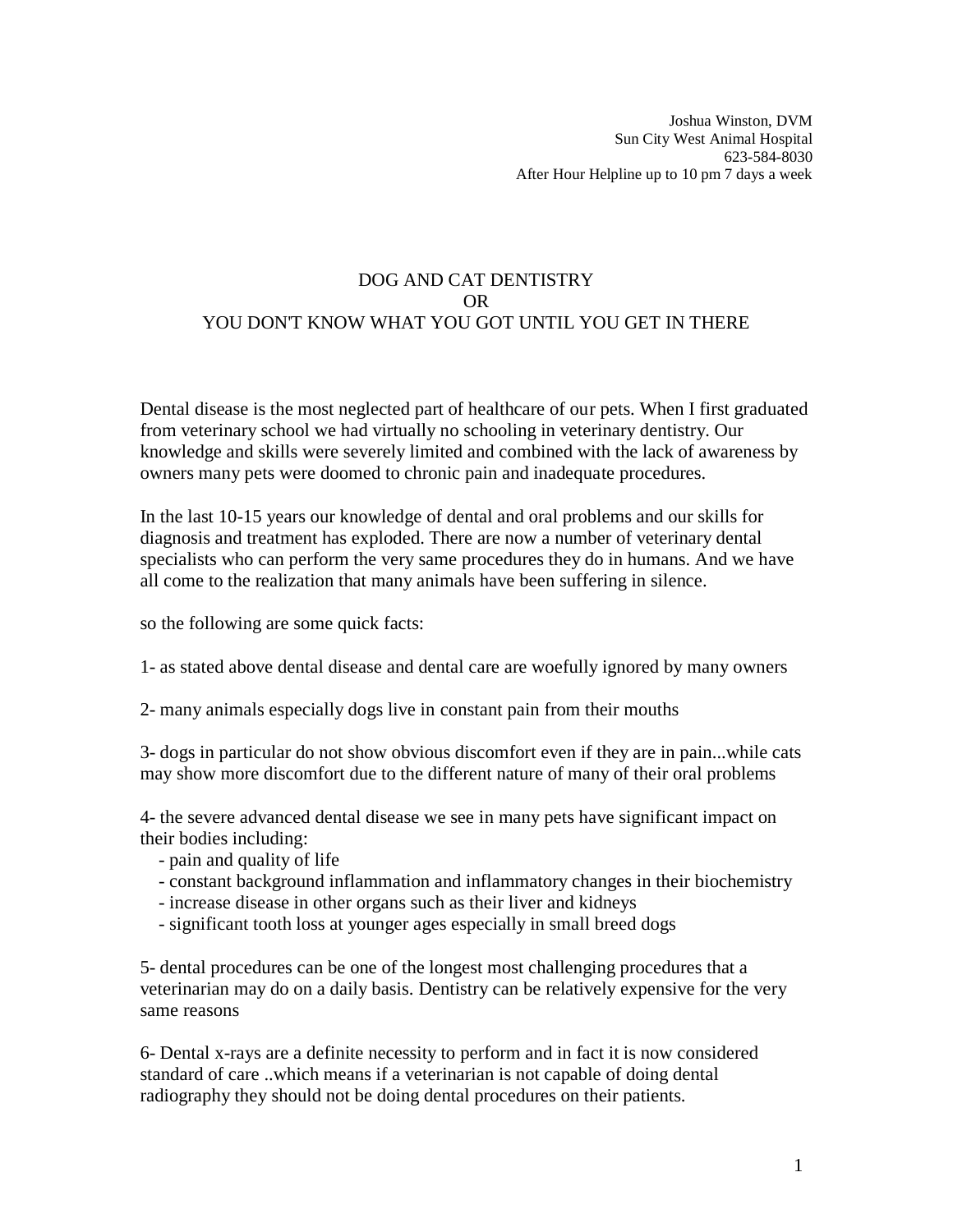7- no sedation dentistry is a waste of time ..perhaps if it was done regularly from the time the pet is 6 months of age every week or every month it may have some preventative value but without sedation it is impossible to do dental x-rays ..or evaluate and reach the more difficult areas of the mouth..plus even scaling teeth properly under the gum line hurts and very few animals will stand for a proper cleaning...it is not uncommon for a dog to lose half their teeth during a proper dental after years of no sedation dentistry. 8- on the same theme as #7 most of the important pathology is under the gum line so cleaning the obvious surfaces on the crown has done nothing to halt the evolution of periodontal disease.

9- YOU NEVER KNOW WHAT YOU GOT UNTIL YOU GET IN THERE!!! Animals cannot talk ...therefore other than obvious problems there can be a lot of hidden problems under the gums which may only be revealed by a thorough exam under anesthesia or with dental x-rays...that is why it may be difficult to give an accurate estimate or what may need to be done..

10- as mentioned above there are specialists in veterinary dentistry ..though fortunately not too common the general practitioner may find a problem beyond their skill level and though it is disappointing to not be able to fix everything that may be found after a thorough evaluation.. our jobs as vets is to do the best job possible for the patient and that may include backing off a procedure and suggest a referral for a difficult problem.

## QUICK FACTS

1- Dogs have 28 baby teeth and 42 adult teeth

2- Cats have 26 baby teeth and 30 adult teeth

3- by 5-6 months of age in both species they have lost all their baby teeth and the last teeth to come in is the adult k-9 teeth..which is a good marker for age if you are unsure of your puppy or kittens age ..once the adult k-9 tooth starts to appear they are 5 months old 4- tooth problems will vary due to breed differences ..there are different problems in different breeds ..compare a pug to a collie or a persian cat to a a demestic shorthair ..these breeds due to severe differences in their jaw anatomy experience different level of problems

5- small breed dogs under 20 lbs such as poodles yorkies Lhasa apso/Shih tzu have a tendency to develop severe end stage periodontal disease as young as 4 years of age..and it is not unusual for a 8 year old small breed dog to lose a dozen teeth during a dental procedure if they have not received regular preventative care.

6- Cats have some very specific species related problems with their teeth and mouths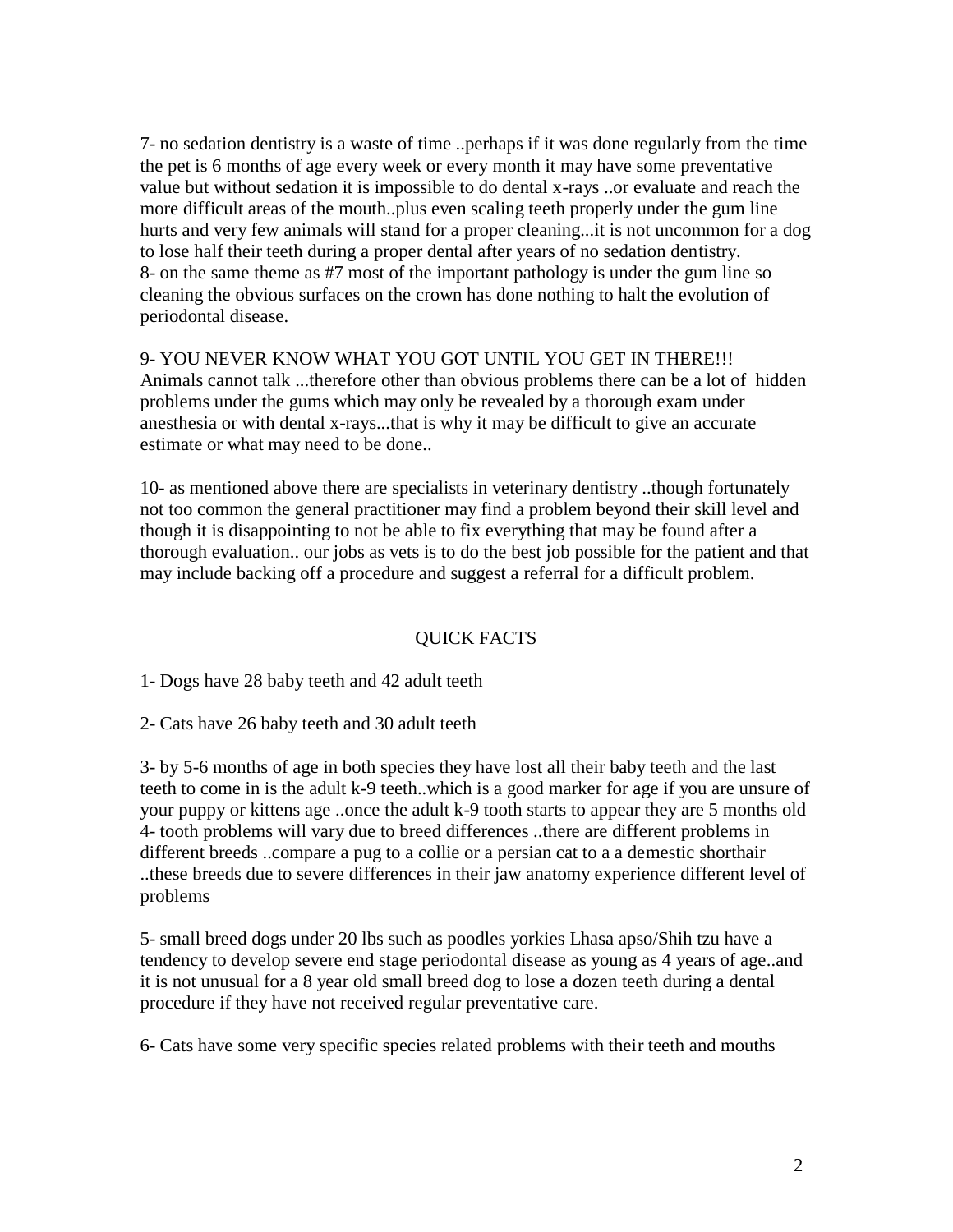7- oral cancer is very common in older cats and dogs and is usually caught very late in the course of the disease and may initially be mistaken for more ordinary gum or teeth problems.

## WHAT DOES A 'DENTAL' CONSIST OF?

We should actually stop using the description DENTAL to describe the procedure of dental evaluation and cleaning as it consists of much more than that word describes.

The following is a summary of what should happen during a dental intervention:

1- blood work is performed to make sure that the patient has no underlying problems that would make anesthesia a risk

2- the pet is placed under general anesthesia ..the pet may have an intravenous line placed and an endotracheal tube is always placed and the pet placed on inhalation anesthesia. Cardiac ..oxygen and respiratory blood pressure temperature and many times co2 levels are monitored continuously by our anesthetic monitoring equipment and 1-2 dedicated trained nurses.

3- once the patient is completely under a cursory exam of the their teeth and oral cavity is performed

4- dental x-rays are them done and evaluated

5- a thorough exam is then done in which all the teeth are examined and measurements are made of periodontal pockets ..the recognition of obvious problems such as fractures or chips of the visible surface of the teeth and the gum lines.. exam for tumors or growths and then the visual exam of the teeth are combined with the dental x-rays to formulate a treatment plan

6- in most cases teeth that are loose or not viable are extracted if they are easy by a simple extraction method...in these cases I do not call the owner for these easy extractions unless it is obvious that the patient will lose a number of teeth.

7- there may be teeth that have significant pathology and may be large multi rooted teeth or another type of difficult extraction..some of these teeth may need to have a surgical extraction which can be very difficult and unless the owner was aware that this would happen before the procedure I must call and get an informed consent as these can be quite challenging and more expensive. Plus some of these teeth can be saved by the intervention of a specialist and the owner has the right to have that choice presented to them .

8- after all the difficult stuff is done ( extractions) then all the teeth are cleaned with an ultrasound scaler/cleaner both above and more importantly below the gum line so that all the tarter is removed ...packing the periodontal pockets with medication is often done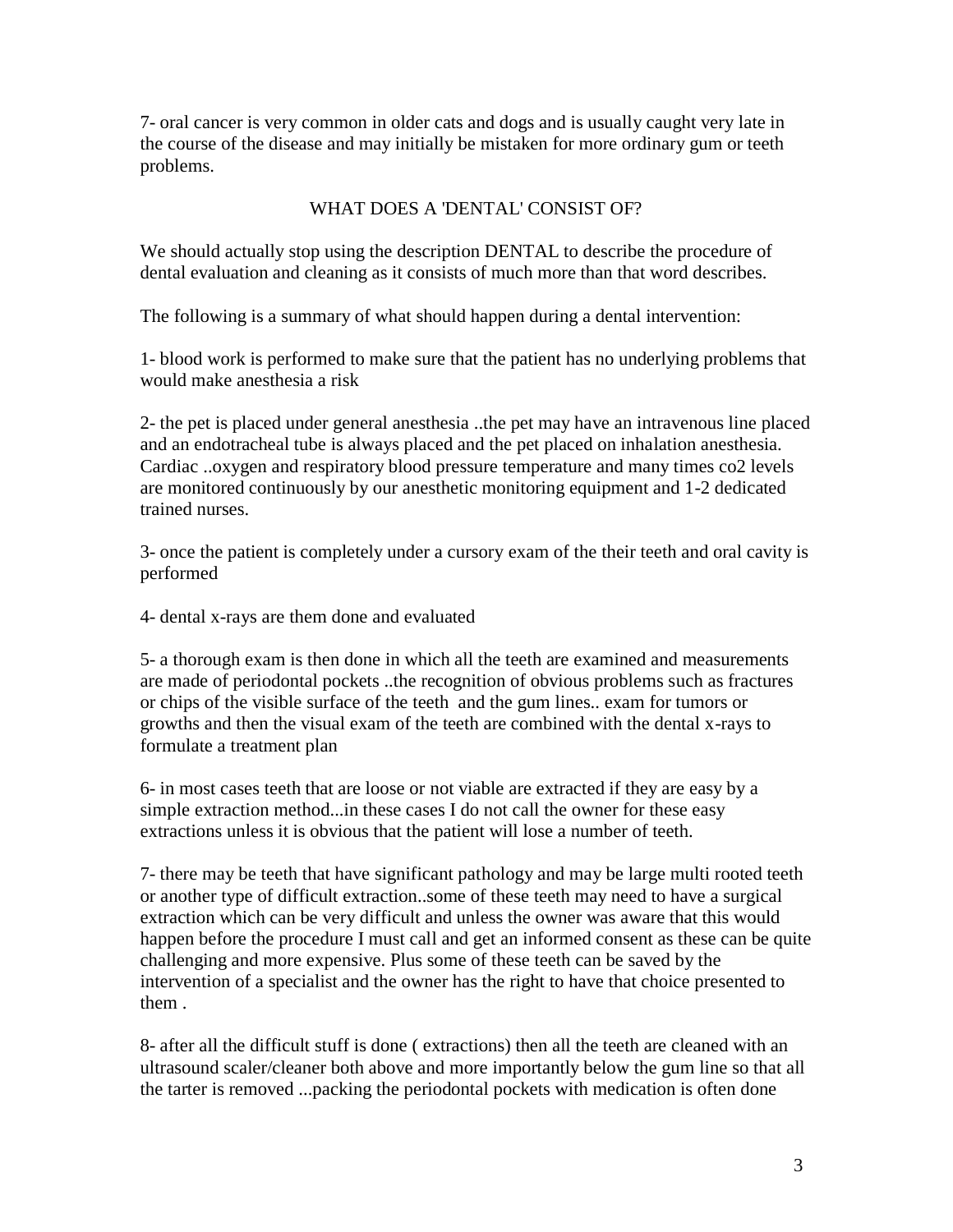..then the teeth are polished as the tarter and the action of the scaler can leave small pits and irregularities which are prime areas for the return of tarter

9- after the procedure is done antibiotics and pain medications may be given by injection or sent home with pet depending on the severity of the intervention .

9- the anesthesia is then stopped and the pet is observed until it is obvious that they are breathing well ..in small breed dogs and cats many times their temperature may drop due to the loss of heat due to their small size and the cool water from the ultrasound cleaning and drills..if this happens then they are placed in a warm air heating system until their temperature returns to normal..

10- when they are ready to go home the owner receives a report with pictures of what was found and what was done and a treatment plan adapted to the individual patient dependent on what level of problems they have and what can be done at home to prevent the quick return of the tarter ..to encourage the resolution of any periodontal disease and avoid further tooth loss...

# THE EVOLUTION OF TOOTH PROBLEMS

Imagine if you never brushed your teeth ..the amount of pathology that would develop would be predictable and the resulting tooth loss would be expected. Of course in the wilds and in our homes animals tend to keep their teeth somewhat clean by chewing on hard material such as bones or rawhide or dry kibble.

Unfortunately due to breed conformations ( think pug face or toy breed) this every day habits may not be enough to keep all the surfaces of the teeth clean and the tissue under the gum line free of tarter.

Plus genetics seem to play a major role ...other than the above mentioned breed specific issues some dogs and cats are just prone to bad teeth as some people are and have a predisposition to develop severe periodontal disease.

Cavities are not common in our pets though cats have a variation of cavities to be discussed later ..and they hide pain so advanced periodontal disease may go under the radar.

The basic evolution of oral disease follows a particular evolution :

1- plaque forms on the teeth very quickly and attracts bacteria and minerals to form tarter.

2- the tarter creeps below the gum line carrying the mineral buildup and bacteria with it

3- the combination of the bacteria and the minerals thru both irritation and chemical productions cause the gums to become swollen and start to separate from the tooth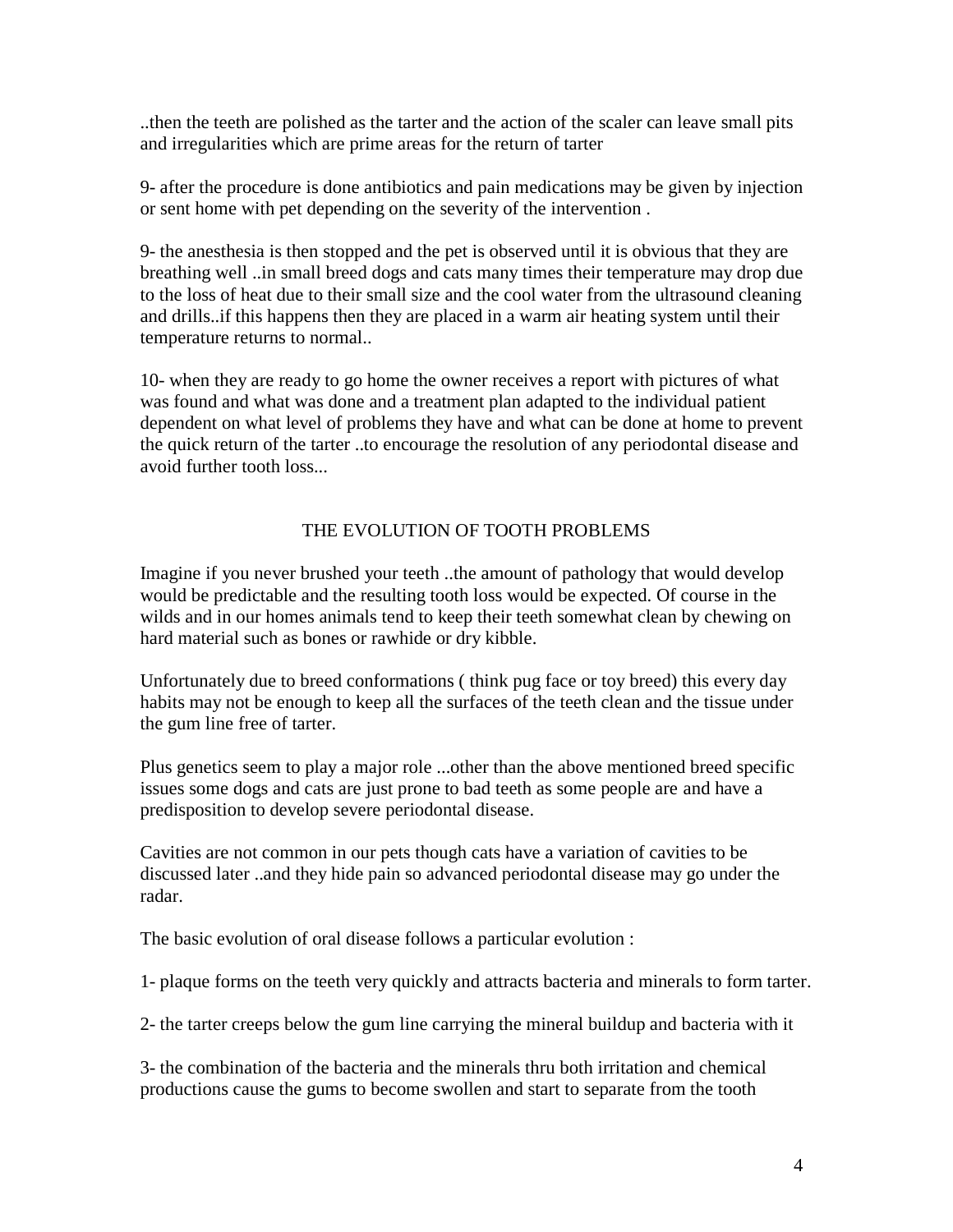4- this is advances in 2 ways ..the periodontal membrane which is strong becomes weaker ..this membrane anchors the tooth around the roots.. the second event is the loss of the bone around the teeth

5-both processes evolve until there is enough bone and tissue loss and then the tooth becomes loose the root canal can become infected and eventually the tooth becomes loose painful and either falls out or fractures or is extracted..

6- in the same mouth of any patient they can have varying degrees of pathology affecting different teeth and regions of the mouth.

7- different areas of the mouth may have completely different local biochemical and mechanical environments from a tooth or region a few millimeters away

8- plaque starts to form within a few hours of a thorough cleaning

9- the severity of disease will also be determined by the anatomy of the jaw and teeth...crowded teeth...retained baby teeth...fractured teeth ...abnormal bite anatomy all contribute to the level of disease and the difficulty in preventing oral disease.

## SYMPTOMS OF DENTAL DISEASE

1- BAD BREATH!!!... There are a few causes of bad breath unrelated to the teeth but bad breath is the number one sign of oral disease.

There is some hesitation to recommend a full dental cleaning on a younger animal that has minimal tarter and mild bad breath with no obvious severe changes...though understandable this is a mistake...to wait for the more advanced signs of dental disease allows the changes associated with more severe periodontal disease to take place ...so once there is gingivitis permanent changes have already taken place and are difficult to reverse.

2- PAIN- as stated above many animals will eat without a sign of pain including hard food or treats even though they have oral discomfort...in fact most pets will do everything they can do to eat thru the pain ...but clear signs of pain include:

- eating off to one side of the mouth
- dropping food out of the mouth
- chattering especially in cats
- avoiding hard food or treats
- crying in pain
- drop in appetite

However in some cases both the owner and the veterinarian may wrongly blame a drop in appetite on the pain from a bad mouth ...in fact since it takes a great amount of discomfort to stop a pet from eating and since they cannot talk it may be difficult on a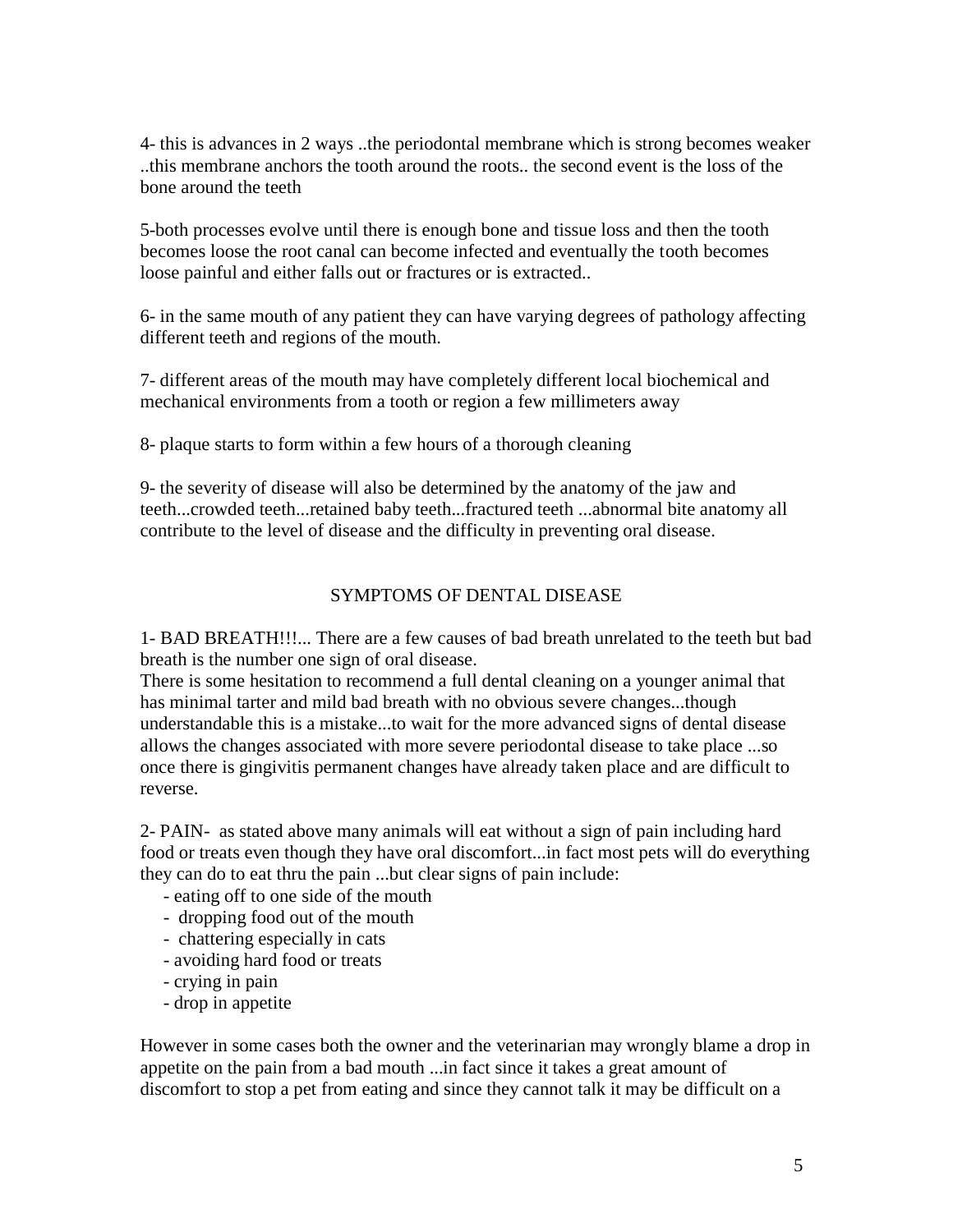routine exam in an awake pet to determine if the reason for not eating is dental pain ...in fact many cases of dog or cat whose appetite has dropped is erroneously blamed on their teeth...

In fact especially in cats the pet may go to the food and either look like it wants to eat or will take a bite and walk away which is interpreted by the owner as a reluctance to eat from possible discomfort ..when in reality the pet does not feel well for another reason and is just behaviorally going thru a reflexive activity of going to the food source and once there realized they are just not hungry...

So in some cases we must pursue other causes of anorexia before blaming the mouth ..and then if no other causes are found a thorough exam with x-rays under sedation may need to be done.

3- Blood - blood can appear from just severe gingivitis but will also be associated with:

- oral tumors
- a devitalized tooth that finally and suddenly becomes loose but remains in the socket
- trauma and foreign bodies
- clotting problems

REMEMBER: pets hide dental pain until it is quite severe...the pet may be without symptoms other than odor even in the face of advanced dental disease..

## EXTRACTIONS

There are 3 levels of extractions that vary in difficulty:

1- minor---these teeth are already loose and not vital and they just need gentle elevation to remove ...these extractions are rarely painful and in fact many times the tooth in place is causing more discomfort than the extraction itself

2- major-- this is where the tooth is not vital but still is attached to the surrounding tissues and needs a little more work to extract ..most of the discomfort comes from the surrounding gum which is pushed away from the necessary digging to get the tooth out

3- Surgical extraction -- this s a true surgery and usually involves some specific teeth which either have multiple roots or 1 deep root

The teeth that we use surgical extractions on with great predictability are the 4th premolars and molars and K-9 tooth ..though any tooth can wind up as a surgical extraction ..

THE 4TH PREMOLAR-- this is one of the most difficult teeth to extract ..as it has 3 deep roots and in older animals the roots may be fused with the bone of the jaw..it can take anywhere from a 10 to 60 minutes to extract just one of these teeth...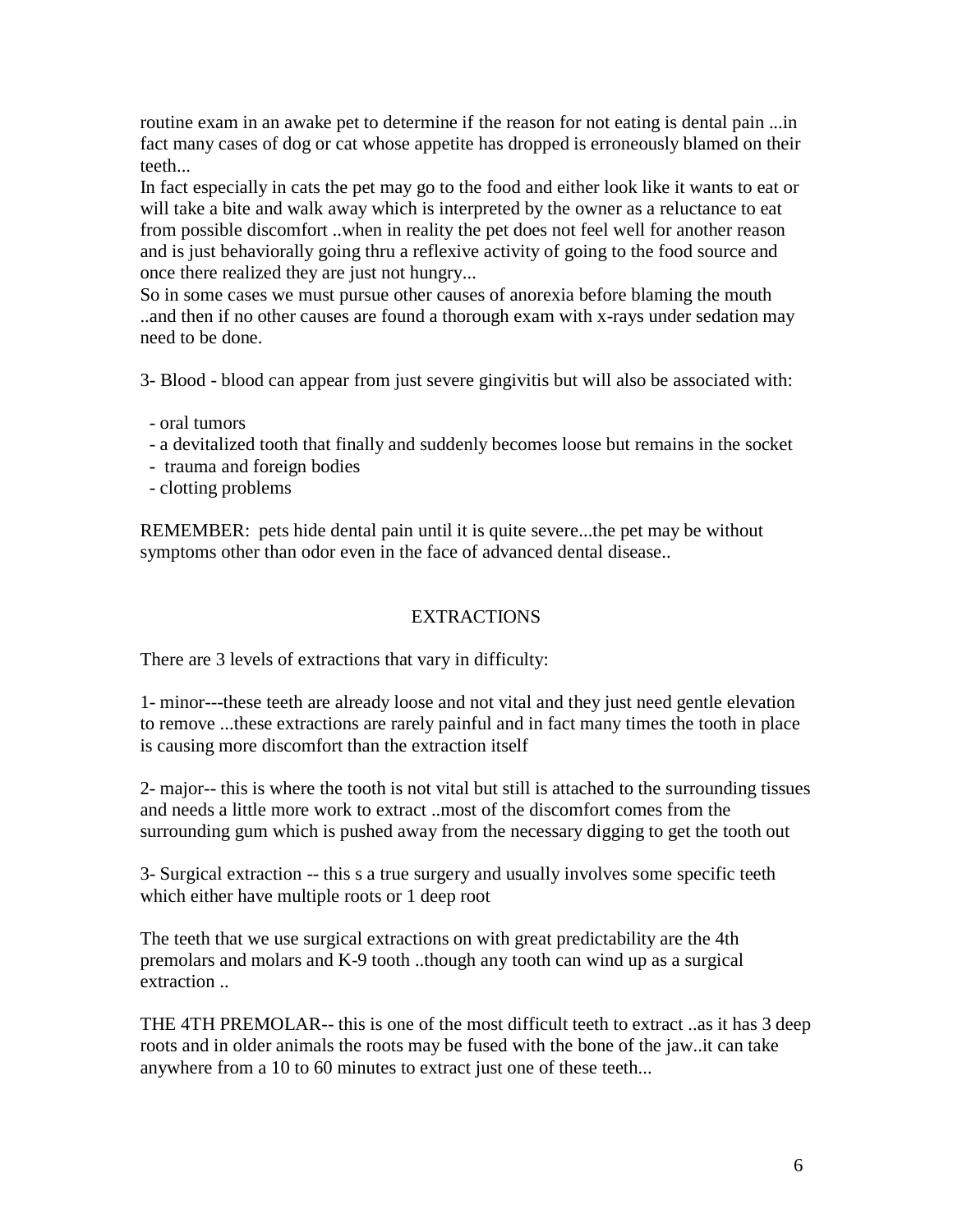the technique is to make a 3 rooted tooth into 3 single rooted sections and the following takes place:

1- the gum is incised in a way that it can be turned back and away from the base of the tooth

2- the bone is drilled away to expose the roots ...a drill may be used to outline the tooth roots to separate them from the bone of the jaw

3- then a high speed drill is used to section the roots into individual pieces which then can be extracted separately...

4- after the sockets are smoothed and flushed the gum is than sutured over the defect with absorbable suture material

the 4th premolar is one of the most common teeth to have problems ..in dogs it often is fractured from chewing hard things or constant trauma causes an abscess of a root....one very common manifestation of an abscess is a lump or oozing hole right under the eye on the same side as the diseased molar has roots that communicate with the sinus above the root...in some cases the tooth looks great on the crown and only dental x-rays will reveal the problem

Once again extracting this tooth can be one of the most challenging procedures we have to do though in most cases everything eventually goes well..

THE CANINE TEETH- the canine teeth have very very deep roots and in fact in some animals the root is twice the size of the visible crown and once again it can be fused to the surrounding jaw bone ...a surgical technique is used as above but since it is single rooted no sectioning is needed...the upper k-9 teeth are easier to remove than the lower k-9 teeth...

The extraction of these teeth can present 2 problems afterwards;

1- the tongue can hangout of the mouth -- this is due to the fact that the k-9 teeth play a role in keeping the tongue centered in the mouth

2- a persistent fistula..this is a hole which in some cases can communicate with the nasal sinus ..this hole persists because the tooth has been non vital for a longtime and healthier tissue has migrated around the lining of the socket of the root ..this tissue is not open or raw so it does not heal onto itself and the defect persists..in some cases the defect will fill in ..in other cases the communication with the sinus and/or the hole persists...this may be fixed at the time of surgery or later if it does not fill in ...however in some dogs special repair techniques are needed and a referral to a specialist may be needed if simple repair does not work..

Any tooth may need a surgical technique for extraction depending on the problem and the size of the animal ..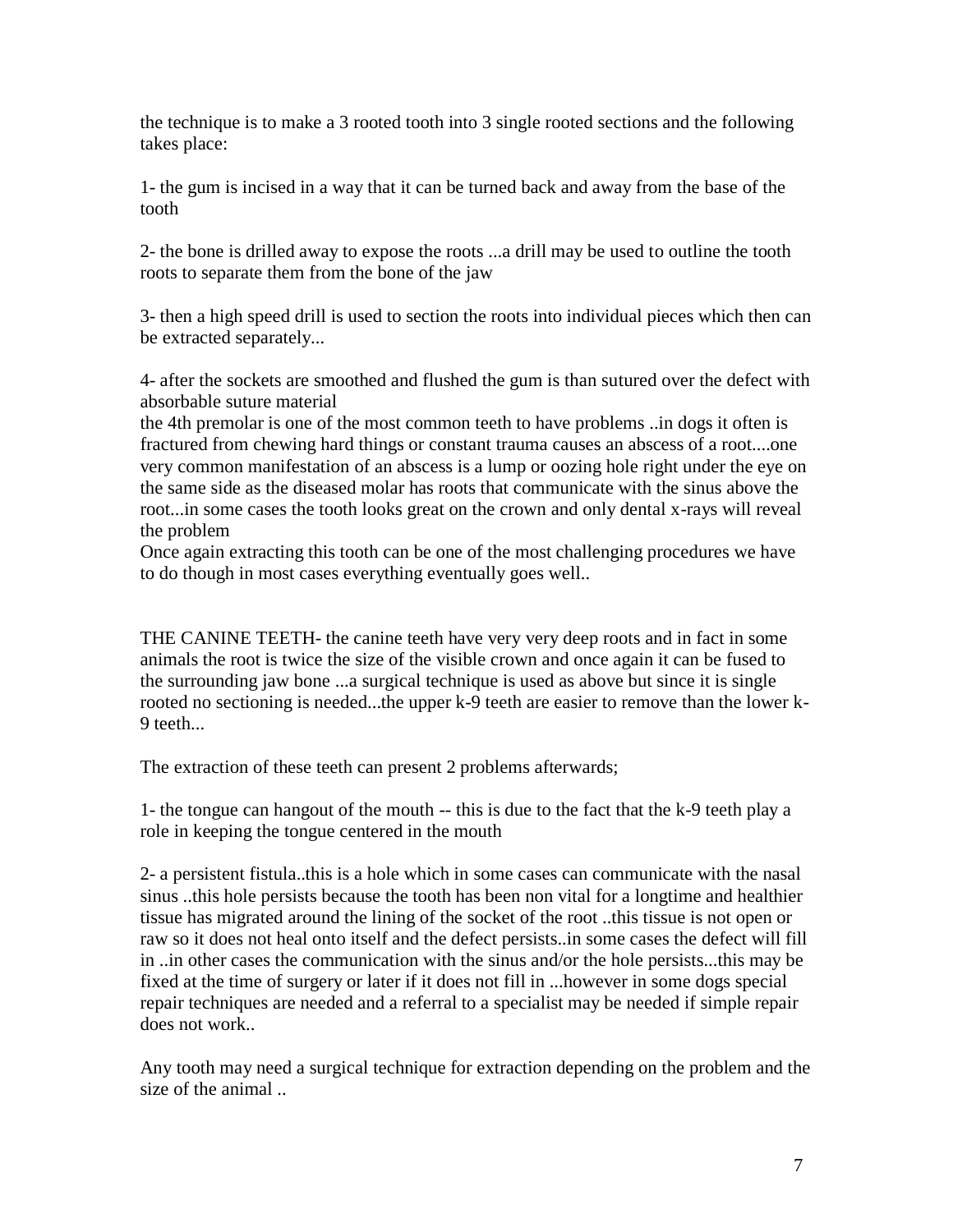#### COMPLICATIONS OF EXTRACTIONS

There are some possible complications of extractions fortunately most are minor and easy to remedy but some can be serious:

1- tooth is fractured during the extraction process and root tip is left behind and not recognized

2- tooth root is pushed into the sinus

3- broken jaw--- this is rare but in some small breeds the pathology at a tooth root can be so severe and the jaw bone so thin that manipulation of the tooth can cause a fracture in the jaw which has already been weakened/eroded by the longstanding infection

#### CATS

Cats as a species do share many of the problems that dogs and people suffer from but have also some problems peculiar to themselves..

1- cervical line lesions also called FORLs ..which stands for feline odontoclastic resorption lesions...

These are erosive lesions usually at the gum line which are somewhat like cavities in people ..they can be very painful and if left untreated can cause the substance of the affected tooth to be eaten away and the crown may get sheared off leaving the root in place...some of these if caught early can be treated but in most cases they are extracted..if the crown of the tooth is missing the root will have to be exposed and extracted..

2- resorption lesions...this is similar to the above but affects the roots..in these cases the roots of the teeth with or without the crown gets slowly absorbed until it disappears into the surrounding bone...at some point these roots stop being painful but the trick is to decide what stage the root is in as some early stages are painful and the root needs to be extracted

3- Feline lymphocytic plasmocytic gingivitis...this can be one of the most painful diseases of the mouth anyone can experience and unfortunately is too common in the cat.

It can vary from mild to so severe the cat cannot eat and is suffering..It consists of a brick red inflammation of the gums and the tissues in the back of the mouth ...the inflammation can become very thick tissue and responds poorly to most conservative treatments.

The exact cause is unknown...many of the affected cats are positive for feline aids virus but not all ...the working theory is that it is an immune medicated disease by the cats body against the bacteria found in the gums and around the teeth...this reaction causes the cats body to mount a robust reaction which causes the severe inflammation ..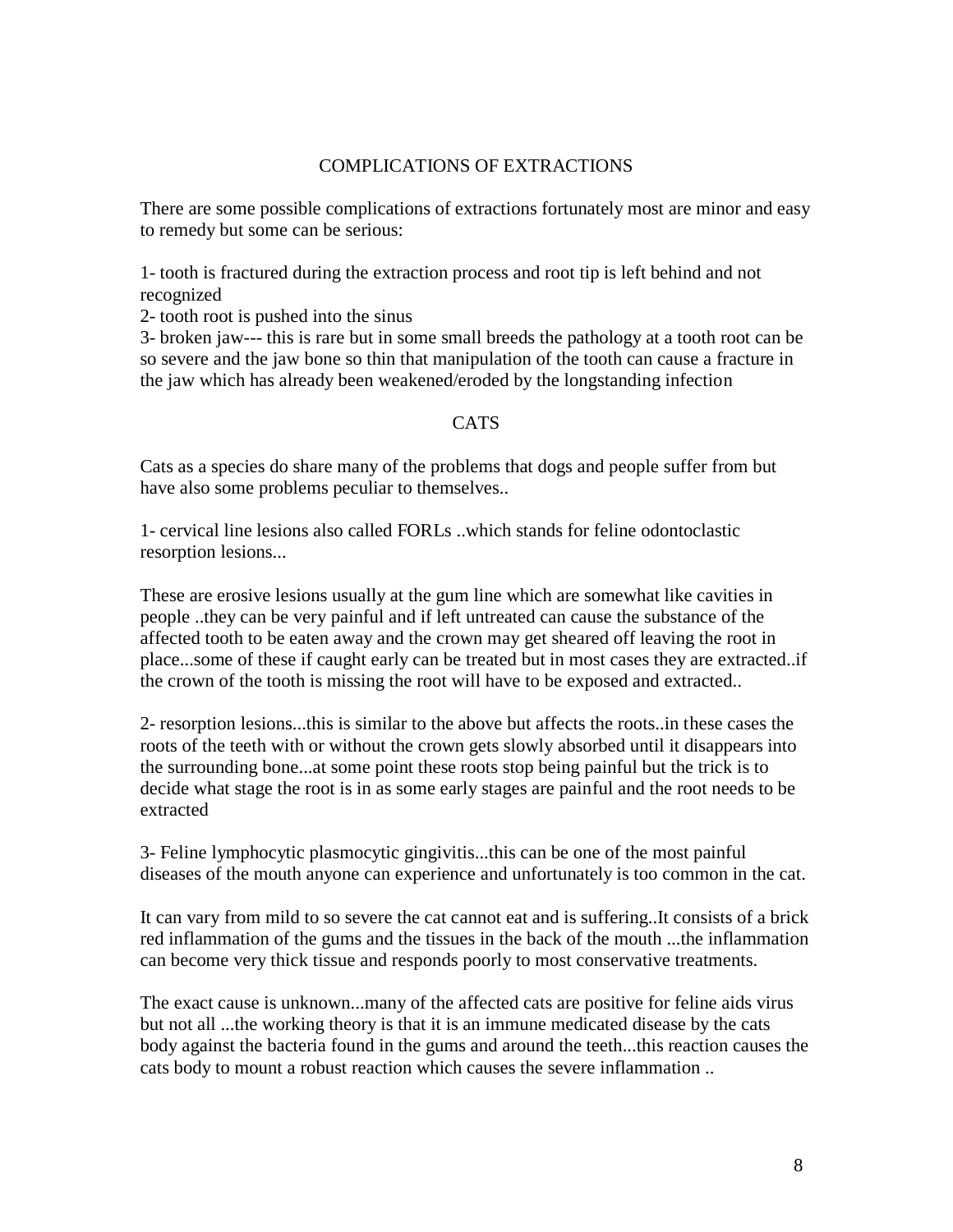Different treatments have been tried with varying amount of success dependent on the individual patient and the severity of the disease.

Immunosuppressant drugs such as corticosteroids and/or cyclosporin combined with antibiotics and if possible good oral hygiene may help some cases if they are not too severe.

In very severe intractable cases the treatment of choice is full mouth extraction of all the teeth...this theoretically works because we are removing the roots and therefore eliminates all the bacteria stimulating the immune reaction ...it works in over 90% of the cases however as with everything in medicine a few cats may have some lesions that persist but they are almost always significantly more comfortable.

My advice to my clients if they have the financial resources is that the procedure been done by a veterinary dental specialist for a few reasons:

1- The procedure can be quite time consuming and a specialist has the skill and special techniques to significantly shorten the time the pet is under anesthesia.

2- many times there are varying degrees of difficulty in the extractions..feline teeth are quite fragile when diseased and roots break easily and may be difficult to extract all parts of every tooth completely

3- If even a few tooth root fragments are left behind they will continue to fester and cause problems and pain

4- Cats that are afflicted with this disease are often somewhat debilitated and may have not eaten well for a while and may not eat for a certain time after the procedure..Specialist often use esophageal feeding tubes to allow food to be administered to the patient while bypassing the mouth until the mouth stops being painful

This is one procedure that needs to be done right the first time otherwise the patient has been poorly served.

## ORAL TUMORS/CANCER

Unfortunately oral tumors are very common in both cats and dogs. Not all are malignant but every oral mass should be viewed as a possible potential cancer.

Benign tumors are common and the most common one is called an epilus which can be found in any dog breed but is very common in certain breeds especially boxers and bulldogs..they look like flesh colored smooth growths found on the outside of the gums..the cause is not known but many times they are associated with severe gingivitis so a reactive mechanism is postulated ..they can be removed easily and rarely occur again in the same place though they can come back in other parts of the gum ..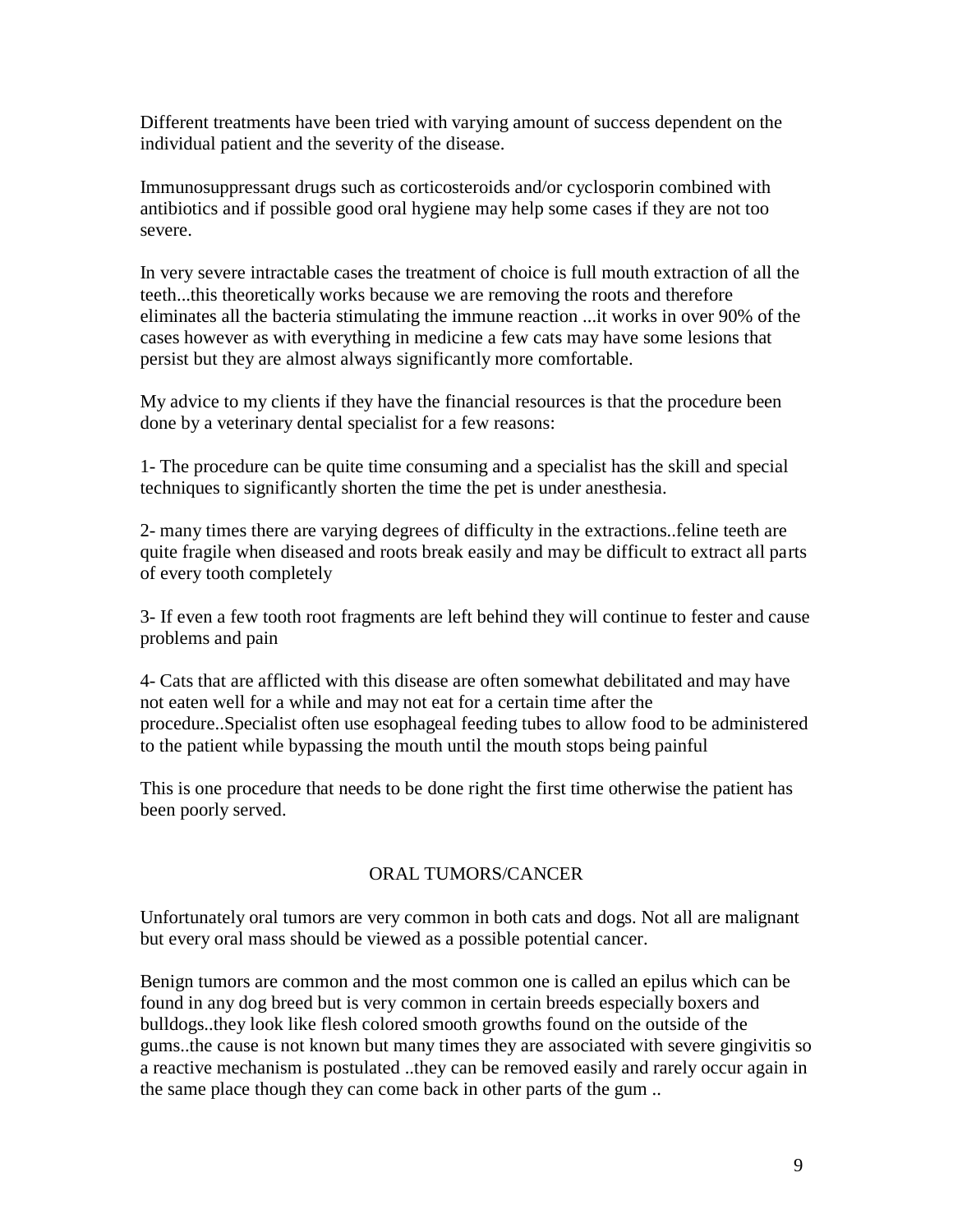Malignant tumors are common in both cats and dogs and consist of :

- 1- squamous cell carcinoma
- 2-malignant melanoma
- 3- fibrosarcoma
- 4- osteosarcoma

Most oral tumors are seen in older animals over 8 years of age.

Unfortunately they are usually discovered a little late as they seem to cause little discomfort in the beginning and the first signs may actually take along time to appear early signs may be bleeding from the mouth or changes in the way the pet chews.

Sometimes... especially in the cat ...cancers may be mistaken for severe inflammation or infection secondary to dental disease. However after the local teeth are extracted and the area does not heal well raises the suspicion especially in an older animal that a tumor may be the cause.

This is an important concept ...there are places in our bodies which tend to heal quickly as they are exposed to constant trauma in health and seem to have adapted to return to function very quickly..

So the mouth ..paws ..anal area for example all seem to heal quickly. So when there is a delay of healing in the mouth and especially in an older cat ..one must suspect that there is something preventing the normal healing process such as cancer.( squamous cell carcinoma)

Treatments can consist of local excision however often the tumor returns...to more aggressive resection of the affected jaw to radiation therapy...and in fact I have seem some cats who have squamous cell carcinoma respond to radiation and live healthy and comfortable for months longer than without the therapy.

## OWNER RESISTANCE TO DENTAL CARE

## I MUST REPEAT THAT ONE OF THE MOST NEGLECTED PARTS OF OUR PETS HEALTHCARE ARE THEIR TEETH. PREVENTION OF DENTAL DISEASE CAN BE STRAIGHT FORWARD AND MANY PETS LIVE SUBOPTIMAL LIVES AND LIVE IN SILENT DISCOMFORT

Resistance to dental care or dental interventions by owners can be divided into 3 causes:

1- The lack of recognition of the value and benefits of routine preventative care.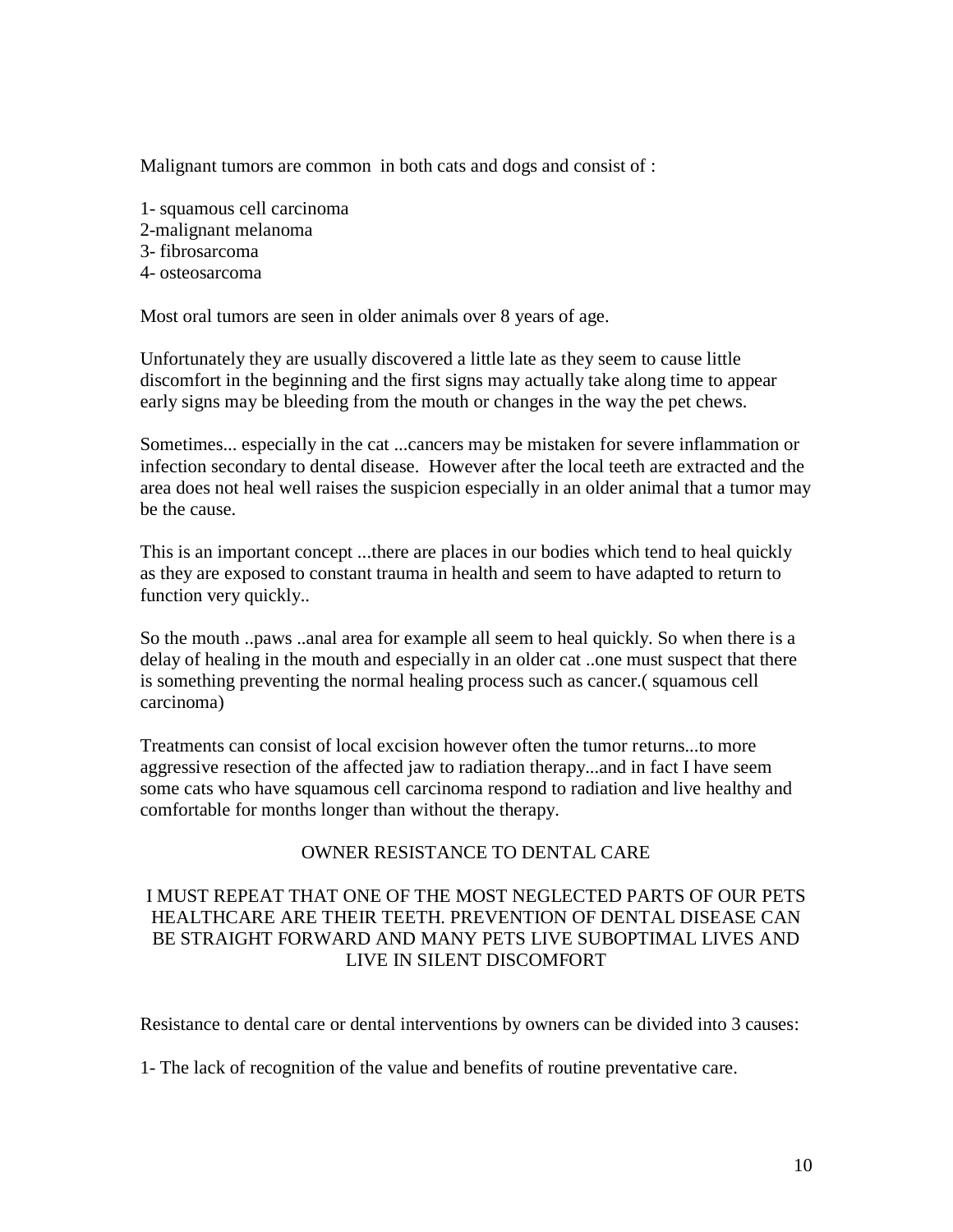2- The lack of recognition of the health hazards and discomfort many pets experience when they have oral disease

3- Expense--- now that we have more training and have added a whole bunch of technology such as high speed drills..dental radiography ..nerve blocks ..advanced extraction techniques ..the cost for these procedures can get a little pricey...plus a good dental procedure is often one of the longest procedures veterinarians do on a regular basis ..and combine that with the expense of the continuing education needed to master some of these skills the cost can be more than an owner might expect.

Many pets afflicted with severe dental disease are elderly. The 14 or 15 year old Lhasa apso that has such a bad mouth that the odor is detectable from the across the room and on exam obviously has lesions in their mouth that are predictably painful is a very common scenario. There is an understandable reluctance to invest 400-800 dollars at this stage of the pets life because frankly the pet is in the sunset of his life and may actually become ill or pass away in the near future from some unrelated medical problem.

This is a personal philosophical decision ..on one hand we can argue that if we can make the pets life as comfortable as possible in whatever time they have left it is worth it ..on the other hand even a loving owner may kick themselves after such an investment is made and the pet passes away from something else a month later ...this is a decision the owner needs to reconcile.

I will tell you though that I see owners spend hundreds more a year on the newest fad food or supplement and yet ignore their pets dental health because of the expense. However they end up ignoring the one thing that gives outside rewards for the investment as it really affects the health and quality of life of their pet.

4- Fear of anesthesia - my Dad used to say ' if it is a million to one shot that something will go wrong but then it happens to me then as far as I am concerned it was 100% ...

We are all afraid of anesthesia because we all know that there is an inherent risk in any anesthetic procedure. However with the techniques ..newer anesthetic agents ..a more sophisticated understanding of pre-existing conditions and how to control them ..and human level technology and training for anesthetic monitoring ...anesthesia has never been safer.

Many pets with severe dental disease are older pets and therefore the fear is understandably increased.

I never feel comfortable in talking a client into a procedure which would include anesthesia because I would feel terrible if that pet has a serious adverse reaction...having said that we routinely anesthetize pets who are 14 -17 years old. Old age is not a disease it is a dynamic condition that needs to be managed and adapted to.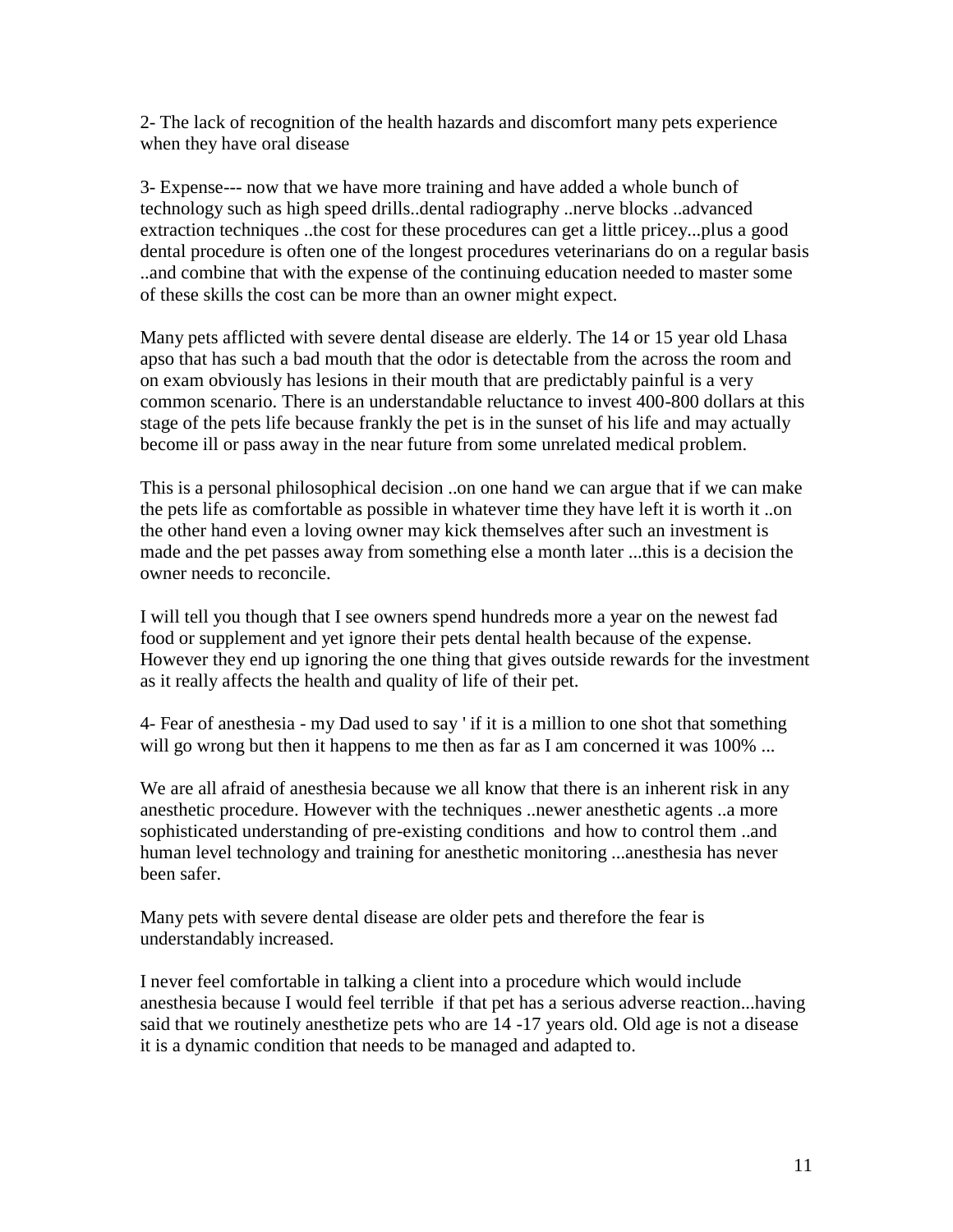So yes ..until you get the call that everything went well and you can pick-up your fury family member most people will worry no matter what ...and I am included in that group.

And we have all heard of the horrible stories or even have experienced a loss of a pet undergoing a dental or another common procedure and every vet has lost a patient if they practice long enough...but statistically it is very safe. It will always be a worry but it should not be an absolute barrier to doing the right thing...

Of course there are patients that are truly poor candidates for anesthesia/surgery and those cases need sober critical thinking to weigh the risks vs the benefits.

And once again ...except for some limited cases no sedation dentistry does not in the vast majority of cases effectively resolve the most important problems and without x-rays the 1 in 4 animals who have early pathology that can only be seen on x-rays are missed.

# TOTAL ORAL HEALTHCARE

Every pet has their individual needs ...but as discussed earlier small breed dogs and pushed in face dogs have a significant risk to develop severe periodontal disease starting at young ages. In any individual genetics play an important role...but the following are steps that can help prevent pain and tooth loss and promote a better health status;

1- Yearly cleanings starting when there is a small amount of tarter or the hint of bad breath...this could be as young 2 years for a yorkie or at 5 years for a Labrador retriever . But every dog should have their teeth cleaned on a regular basis.

2- Start home care early...which would consist of :

a- Brushing--- there will always be dogs ( and most if not all cats) that will resist letting you brush their teeth ..but most dogs can be persuaded to tolerate and even enjoy having their teeth brushed...start young and use a finger with a little bit of dental paste made for dogs..these tend to taste good and at this point you are just getting the pet used to an object in their mouth that tastes good then substitute a special finger cot with bristles that can be bought from veterinarians or pet stores ....and then eventually a brush made for animals..

I can tell immediately in the few dogs I see that their owners brush their teeth..the difference can be amazing ..and even 3 times a week can produce amazing benefits.

b- treats toys rawhide chewies ..special boutique treats ..popular treats such as Greenies..there are hundreds of products on the market with more effective ones coming out all the time ..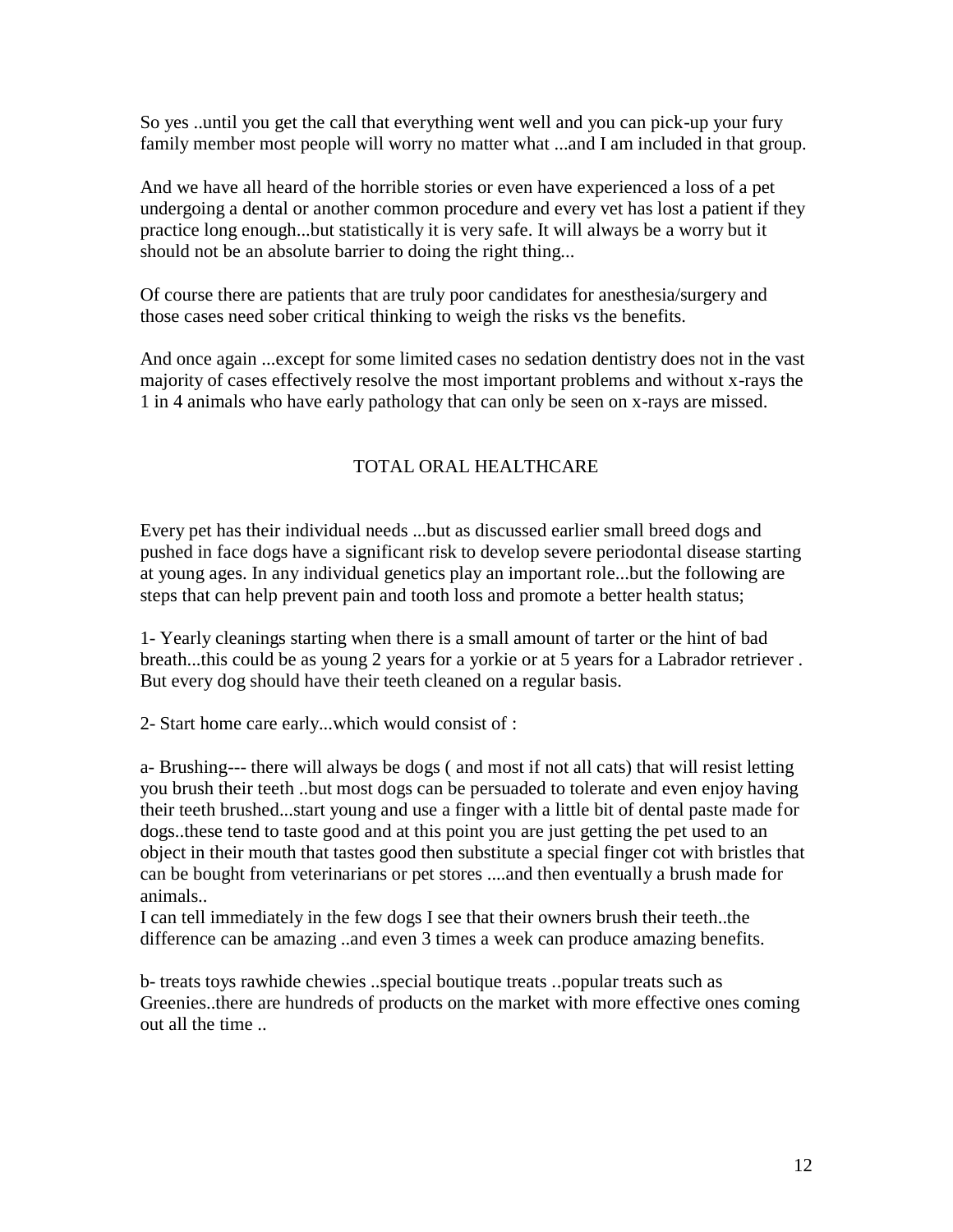c- special foods such as Hills t/d food that prevents tarter build- up ...however though dry food would be expected to keep the teeth clean due to its crunchy substance most dogs and cats with severe periodontal disease eat dry food...

d- additives to the water---there are some products that as an adjunct prevents tarter from building up

e- there are some over the counter products that are dubious such as sprays that remove the visible tarter..this may or may not be true but once again they cannot address where the real problem is --under the gum line.

f- for cats there are more limited preventative interventions and they seem to develop certain problems no matter what you do...

# SPECIALIST REFERRAL

After taking many advanced courses on oral medicine and surgery I have increased my skill tremendously. However at the same time I realized that there are oral problems that should only be left to the specialists. In fact the more I learn the more respect I have for the dental profession as a whole whether for humans or for animals. Dental and oral disease can be very difficult to diagnose or treat properly in some animals. Therefore there are cases that should only be handled by a board certified veterinary dental specialist ...these specialists can perform procedures that very few general practices can duplicate ..specifically they can do:

- 1- difficult extractions
- 2- complex jaw fractures
- 3- surgical approach to oral cancers
- 4-root canal with the ability to save important teeth
- 5- caps for fractures of important teeth
- 6- bonding
- 7- advanced skill in multiple complex full mouth extraction
- 8- second opinions by referrals

The downside of referrals is that the specialists tend to be expensive but in many cases the expense is worth it as compared to a pet in chronic pain due to inadequate or improper treatment. Plus it is nice to salvage some important teeth like the k-9s or the large molars and premolars when possible. But a root canal can cost 2000 dollars while an extraction of the same tooth might be a few hundred dollars. So sometimes practicality trumps the best procedure..but you should all be aware that these specialists exist.

In the Phoenix metro area there is the Arizona Veterinary Dental Specialists who have offices throughout the valley. They are just a great ethical group of veterinarians with amazing skills and I refer to them often.